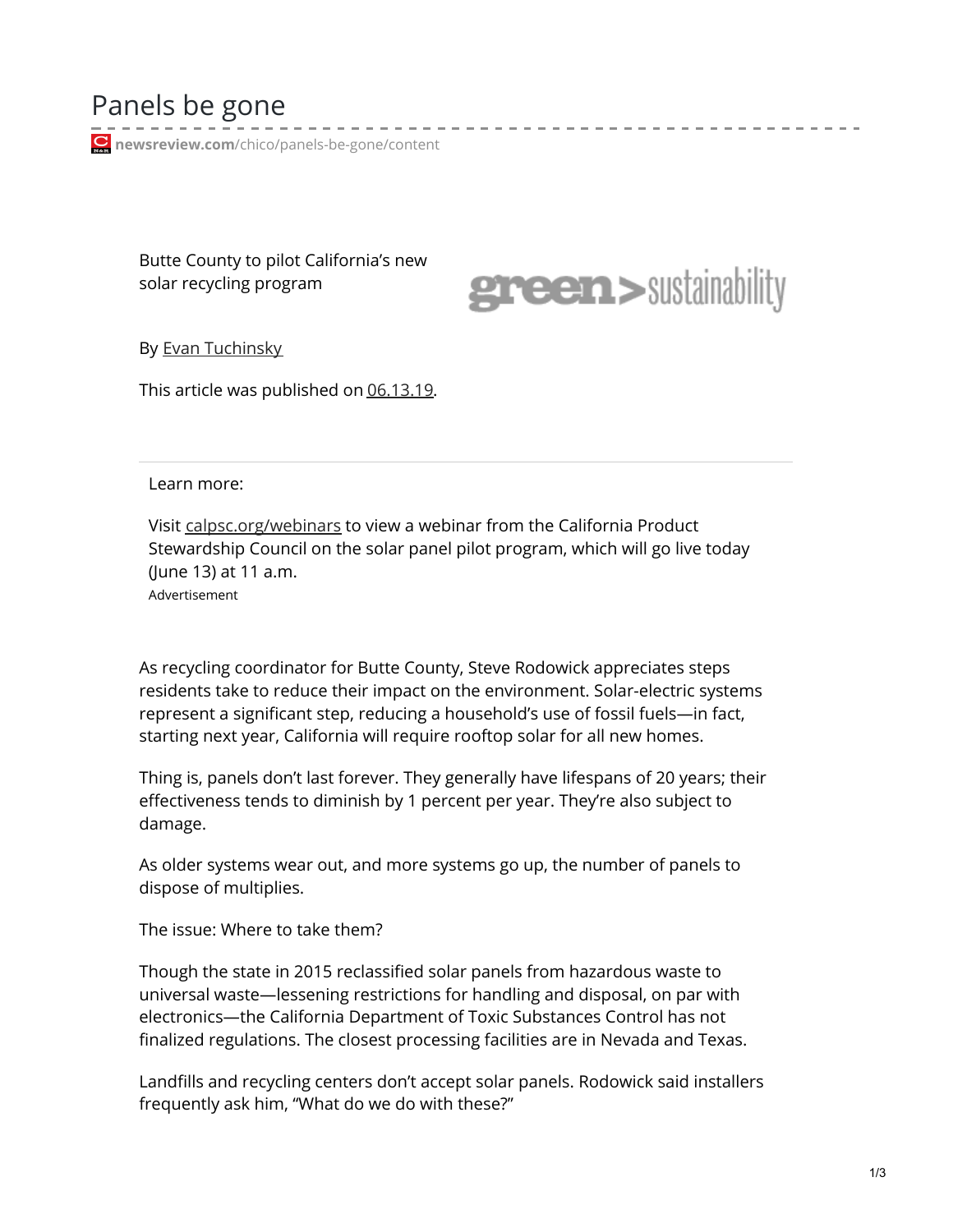His answer applies to property owners, too: "What I can tell them right now is, 'Sit on them, stockpile them, till things change.' Currently it would be a huge expense to palletize, shrink-wrap and ship these as hazardous waste to whatever facility in the country would take them.

"These panels started to go on roofs 30-some-odd years ago; they're coming off so there's a huge backlog of first-generation panels needing to be dealt with, and there's no place to put them right now."

Rodowick serves on the board of the California Product Stewardship Council (CPSC), an organization representing local governments and businesses seeking solutions to end-of-use problems such as this. Joanne Brasch, an industrial economist and scientist who's special projects manager for the CPSC, said a survey recently conducted by the group found nearly 21 percent of Butte County residents plan to install solar systems in the next five years and just over 11 percent already have solar.

"Butte County is at the forefront, especially with all the houses that are going to be rebuilt [from the Camp Fire]—just so many more solar panels," said Brasch, a Paradise native. "People want renewable energy, and it's a great option—we just need to make sure, as we switch technological systems, we have the infrastructure and education for end-of-life management."

Toward that end, Butte County is joining the city of Santa Monica in a pilot program for solar panel disposal.

The county, in conjunction with Oroville, received a grant from the California Department of Resources Recycling and Recovery (CalRecycle) to help the state move forward. A portion of the grant—which also promotes refillable propane cylinders—will be used to create surveys to determine the amount and types of solar panels in the county, as well as organize a take-back event where the county would accept and ship discarded panels.

Brasch anticipates the event occurring early next year. Rodowick, retiring in August after 16 years with the county, won't be on the job at that point but plans to remain on the CPSC board.

Lance Klug, spokesman for CalRecycle, told the CN&R via email that "Butte County's \$100,000 grant project is just one example of the proactive steps California is taking to develop the infrastructure we need to safely manage solar panels and other emerging technologies. CalRecycle will continue to work alongside our state and local partners to pursue innovative solutions to [household hazardous waste] management that protect the health of Californians and their environment without creating undue burdens on local governments or ratepayers."

Solar panels pose a disposal challenge because their components vary widely. Equipment from different manufacturers and eras contain vastly different materials. Some early models don't even have a manufacturer's identifier or serial number.